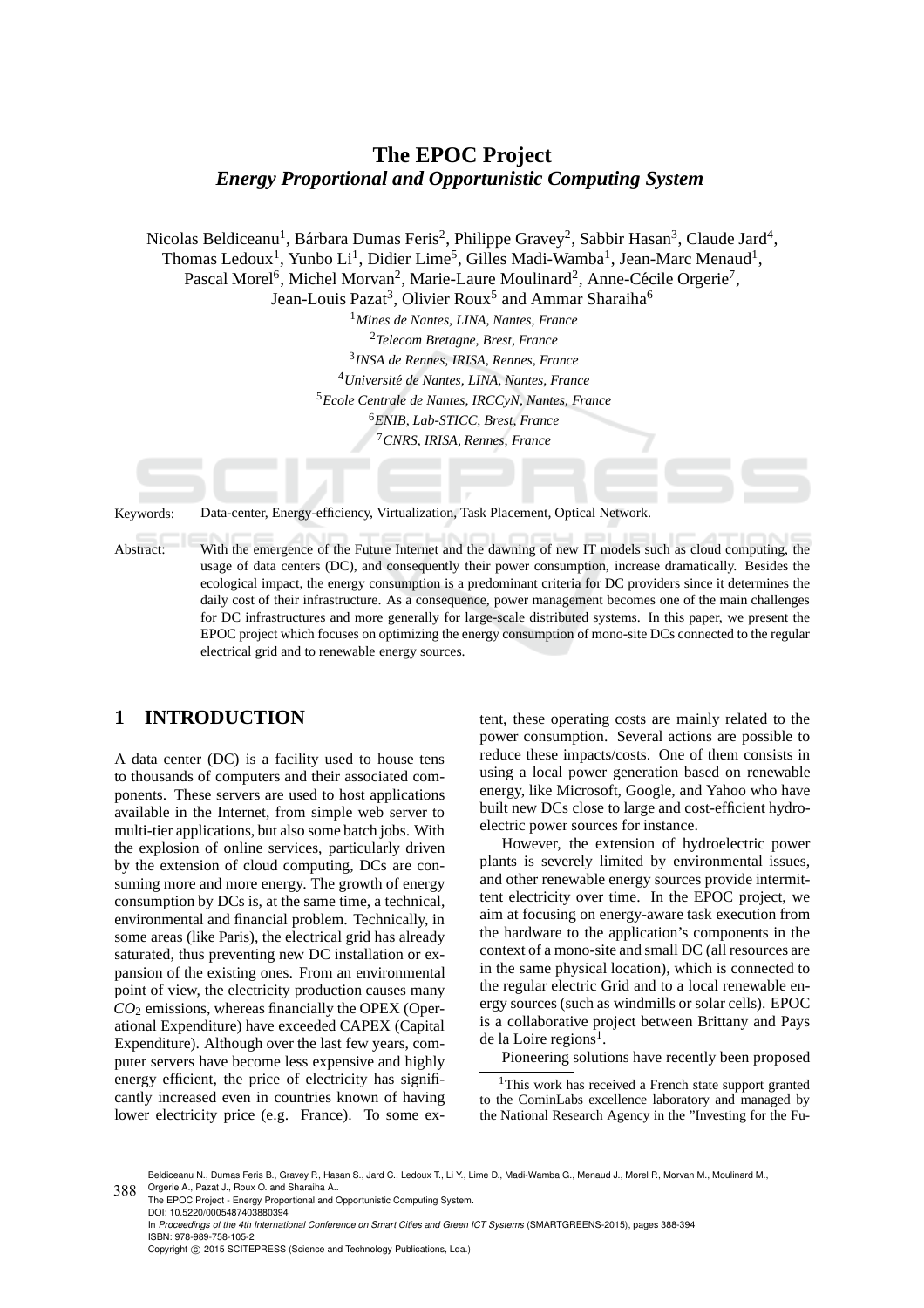to tackle the challenge of powering small-scale DC with only renewable energies (Goiri et al., 2014). In the context of EPOC, we are considering a hybrid approach relying on both the regular grid and a renewable energy source, like sun or wind for instance.

On the generation side, it is estimated that 10% of electric energy produced by power plants is currently lost during transmission and distribution to the consumers, with 40% of these losses occurring on the distribution network (Feng et al., 2009). For instance in 2006, in the United-States, the total energy and distribution losses were about 1,638 billion and 655 billion kWh, respectively (Feng et al., 2009). Most of the energy-efficient Cloud frameworks proposed in the literature do not consider electricity availability and renewable energy in their models. This is a major drawback since significant amounts of electricity are lost during transportation and storage.

In the EPOC project, the first challenge consists in developing a transparent (for users) energy proportional computing (EPC) distributed system (from system to service-oriented runtime) mainly based on hardware and virtualization capabilities. The second challenge addresses the energy issue through a strong synergy inside infrastructure-software stack and more precisely between applications and resource management systems designed to tackle the first challenge. This approach must allow adapting the Service Level Agreement (SLA) by seeking the best trade-off between energy cost (from regular electric grid), its availability (from renewable energy), and service degradation (from application reconfiguration to jobs suspension). The third challenge embarks to set energy efficient optical networks as key enablers of future internet and cloudnetworking service deployment through the convergence of optical-infrastructure layer with the upper layers. Another strength of the EPOC project is to integrate all research results into a common prototype named EpoCloud. This approach allows the pooling of development efforts, and validates solutions on common and reproducible use-cases. EPOC is an ongoing project, and the aim of this paper is to present the DC architecture designed in this context, from hardware layer to middleware layer.

## **2 EpoCloud PRINCIPLES**

Our first goal is to design an energy-proportionalcomputing system (EPCS), which implies no energy consumption, whenever there is no activity. To date, dynamic power management has been widely used in embedded systems as an effective energy saving method with a policy that attempts to adjust the power mode according to the workload variations (Sridharan and Mahapatra, 2010). Unfortunately, servers consume energy even when they are idle. For an efficient EPCS, we need to have the capability to turn on/off servers dynamically. Vary-on/vary-off (VOVO) policy reduces the aggregate-power consumption of a server cluster during periods of reduced workload. The VOVO policy turns off servers so that only the minimum number of servers that can support the workload are kept alive.

However, much of the applications running in a data center must be online constantly. To solve this problem, dynamic placement using application live migration permits to keep using VOVO policy in the on-line application context. Live migration moves a running application between different physical machines without disconnecting the client or application. Memory, storage, and network connectivity are transferred from the original host machine to the destination. Currently, the most efficient system for live migration is the use of virtualization. Virtualization refers to the creation of a virtual machine (VM) that acts like a real computer with an operating system but software executed on these VMs is separated from the underlying hardware resources. Virtualization also allows snapshots, fail-over and globally reduce the IT energy consumption by consolidating VMs on a physical machine (i.e. increasing the server utilization and thus reducing the energy footprint). Furthermore, dynamic consolidation uses live migration for effective placement of VMs on the pool of DC servers to reduce energy, increase security, etc. But live migration requires significant network resources.

N

Our first main objective is more concentrated on Workload-driven approach. EpoCloud adapts the power consumption of the DC depending on the application workload. Our second objective is more focused on Power-driven SLA. The Power-driven approach implies shifting or scheduling the postponable workloads to the time period when the electricity is available (from the renewable energy sources) or at the best price. For on-line application, power-driven approach implies a degradation of services when energy is at a insufficient level, while maintaining SLAs. In addition, EpoCloud takes advantage of the available energy to perform some tasks. Some of them allow limitations on application degradation. We describe our EpoCloud architecture and EpoCloud manager in section 3 and 4 respectively.

ture" program under reference Nb. ANR-10-LABX-07-01.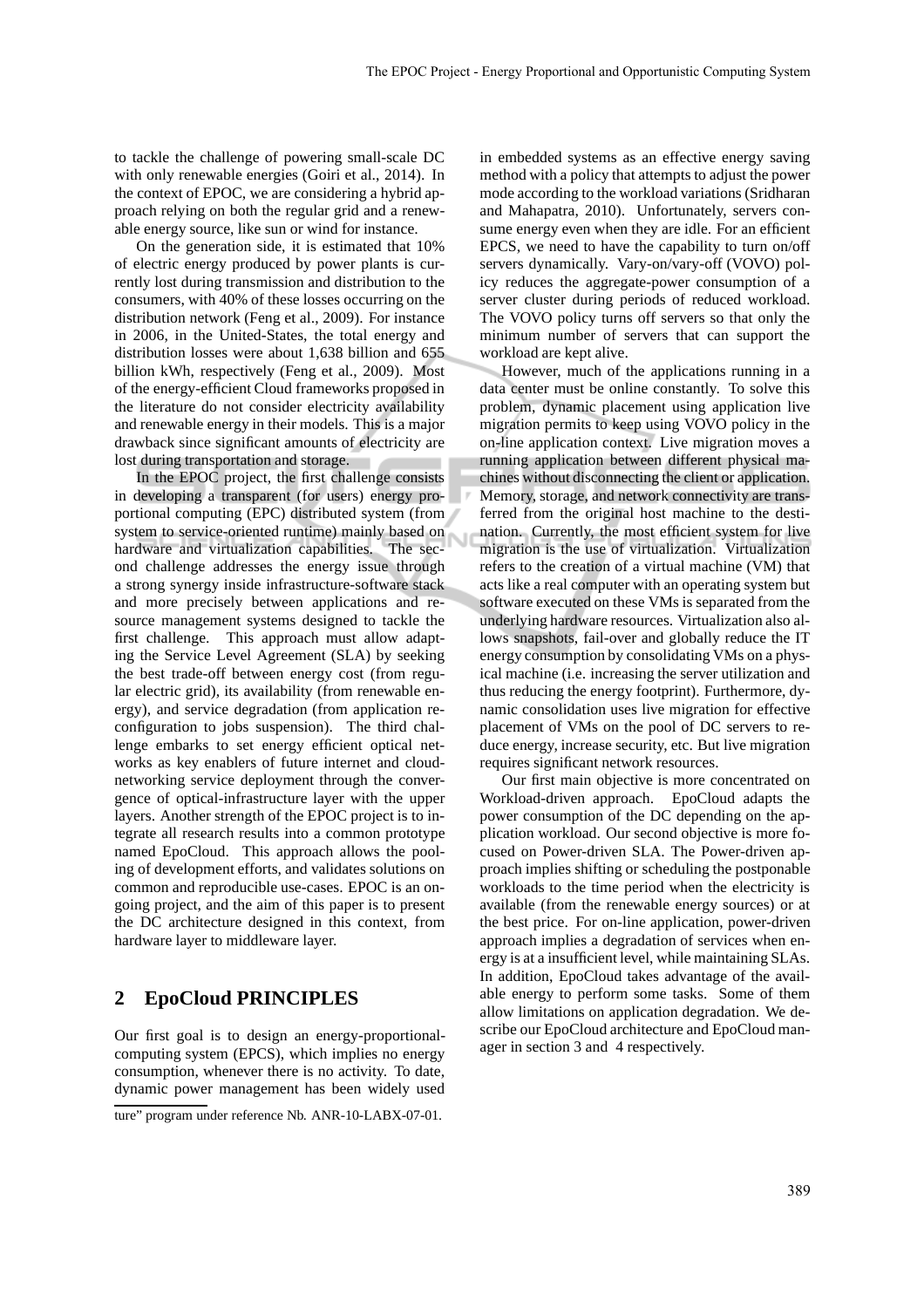## **3 HIGH THROUGHPUT OPTICAL NETWORKS FOR VM MIGRATION WITHOUT SAN**

Recent studies on companies' data-centers show that a VM consume an average of 4 GB of Memory and 128 GB of storage. Thus, it will take a minimum of 17.5 minutes (resp. 1.75 minutes) with a 1 Gb/s (resp. 10 Gb/s) network to realize a complete VM migration. Moreover, a classical consolidation ratio in virtualized data centers is 50 VMs per server. According to the approach that we are considering in EPOC (VOVO Policy), our data center needs to be able to migrate all the VMs running on a server (7.5 TB), whenever the hypervisor requests to turn this server off in order to save power. Having one optical port per rack means that its bandwidth might be shared by the servers located in this rack. Then, is this bandwidth enough to migrate all the VMs in one server? Using 10 Gb/s this operation takes around 2 hours. However, if we consider an example, 32 servers per rack, the same operation would take about 53 hours, since now the bandwidth is being shared by the 32 servers. Consequently, increasing the bit rate of the interconnection network becomes a must.

To overcome the aforementioned problem, classical dynamic consolidation system uses live migration with a Storage Area Network (SAN). In this case, the VM storage is shared between all servers and live migration is limited to transfer VMs memory. Nevertheless, adding a SAN impacts on the global DC energy consumption. EpoCloud proposes to suppress the SAN, which is a dedicated network providing access to consolidated data storage.

Among various components of a data center, storage is one of the biggest consumers of energy. An industry report (Inc, 2002) shows that storage devices account for almost 27% of the total energy consumed by a DC. By suppressing the SAN we optimize the energy consumption but we introduce a strong hypothesis on the technical architecture : for accessing data of applications and systems, we can only use local disk servers. Turning off a server involves transferring 7.5 TB on average. Given this scenario, a high broadband network is required, but is a 100 Gb/s network card really exploitable with current server technologies? In this article, we present an innovative network architecture, detailed in section 3.1, a pre-study in section 3.2, and finally, we describe in section 3.3 architectural motives and principles for the integration of renewable energy.

#### **3.1 Network Architecture**

A classical interconnection architecture is based on a 3-Tier fat-tree topology as presented in (Kachris and Tomkos, 2012). Each of the three main switching layers - core, aggregation, and ToR (top-of-the rack)- uses Electrical Packet Switches (EPS). Servers accommodated into racks are connected through the ToR switches to the aggregation layer, and from there to the core layer using the aggregation switches. Finally, the core switches provide interconnection to the internet (or outside the DC).

The introduction of optical communications seems to be crucial, because it can achieve very high data rates, low latency and low power consumption (Kachris and Tomkos, 2013). This has recently become a hot research topic inside the optical networking community. Some authors propose a direct migration to all-optical architectures, most of them based on Optical Circuit Switching (OCS) (Singla et al., 2010) that does not meet the needs of a variable traffic over time. Some hybrid architectures, involving several hierarchy levels, could have the potential to connect millions of servers in giant DC (Gumaste and Bheri, 2013). As already noted, EPOC aims at focusing on small/medium size data centers.

For transferring 7.5 TB, implementing a full optical interconnection architecture could be an attractive option, in terms of latency, power consumption and control complexity. This implies using Optical Packet Switching (OPS) technology, whose maturity is still highly questionable, in spite of several decades of investigation for telecom network applications (Yoo, 2006). Nevertheless, several techniques, relying on fast wavelength tunable optical emitters, have recently gained a renewed attention, in particular for metropolitan area network applications. These techniques include TWIN (Time-domain Wavelength Interleaved Networks), originally proposed by Lucent (Sanjee and Widjaja, 2004), and POADM (Packet Optical Add and Drop Multiplexer) proposed by Alcatel-Lucent (Chiaroni, 2008).

In the EPOC project, we decided to investigate a third option, derived from TWIN, which was presented in (Indre et al., 2014) under the name of POPI (Passive Optical Pod Interconnect). The main motivation for this choice is that POPI uses a purely passive optical network, with power consumption concentrated at networks edge. Note that the passive nature of the POPI network provides a high reliability. This architecture is simpler than the classical EPS one (Kachris and Tomkos, 2012), in the sense that there is no ToR switch and the existence of racks will depend on the bandwidth assigned per server (see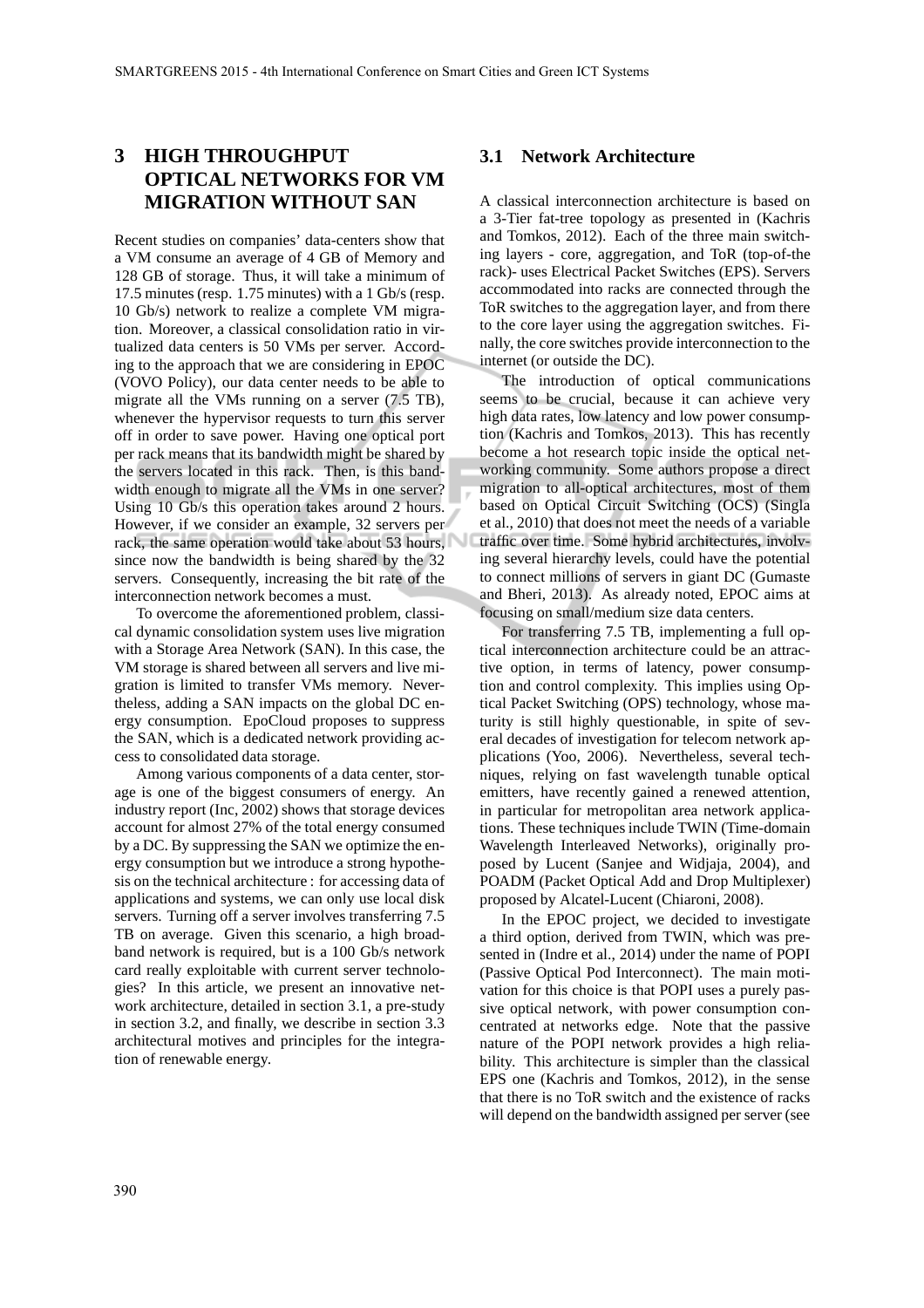

Figure 1: POPI architecture (from (Indre et al., 2014)).

POPI scheme depicted at Figure 1). Therefore, there is no difference between inter- or intra-rack communications. Servers are independent and can connect to each other by means of a passive coupler. Each server *i* has a transmitter constituted by a tunable laser, and a receiver adjusted to wavelength *i*. Moreover, POPI consumes around 5 times less power than the classical EPS architecture (Indre et al., 2014).

The capacity of POPI (with one wavelength per server) is limited by the used components; the tunable laser and the coupler being the most limiting ones. Considering a fast tunable laser with 50GHz-spaced channels (Chiaroni et al., 2010), the maximum number of servers shall be around 60. Nevertheless, this number could be increased by using spectral-efficient modulation formats enabling more less-spaced channels. Concerning the coupler losses, we could use around 140 channels (with 10 Gb/s - NRZ format) using a moderate power (0 dBm) sources without optical amplification.

#### **3.2 Server Throughput Capacity**

In EPOC project, the DC consolidates the VMs periodically by using the live migration technology. Each server owns a 100 Gb/s transmission capacity and the live migration migrates the whole VM including the storage. It requires huge network resource to maintain the performance level therefore less degradation is employed during the process. In order to achieve a read/write speed of 100 Gb/s, we prefer SSD (*Solid-State Drive*) over HDD (*Hard Disk Drive*), since SSD is faster and less energy consuming than HDD. A single SSD of 800 GB capacity with a of PCI-E 2.1 x8 (*Peripheral Component Interconnect Express*) interface, can achieve 2 GB/s reading speed and 1 GB/s writing speed. This implies that we still need several SSDs in RAID (*Redundant Array of Inexpensive Disks*) technology in order to attain the 100 Gb/s-data rate. In the near future, a PCI-E 3.0 x16 shall offer a 15.75 GB/s network data rate, so this will be achieved by a single SSD.

Despite of higher speed, energy consumption for SSD is largely reduced to about 2 W compared to 6 W for HDD. Consequently, SSD generates less heat than HDD; making SSD more suitable to our project purposes.

## **3.3 Integrating Local Renewable Energy**

Although several research efforts have been made to reduce energy consumption by designing/implementing server consolidation, hardware with better power/performance trade-offs, workload migration and software techniques for energy aware scheduling, still the goal for alleviating carbon footprint is being underachieved. Given the circumstances, explicit or implicit integration of renewable energy to the DC can be the only way to reduce carbon footprint at an acceptable level. Besides that, the demand for green services is ever increasing, thus integrating renewable sources to the data center left no choice. Few green cloud providers, e.g., GreenQloud (GreenQloud, 2010), Green House Data (Green House Data, 2007) and academic researchers (Goiri et al., 2014) integrated renewable sources to the data-center explicitly which offers green computing services with partial SLA fulfillment.

As renewable power sources are very intermittent in nature, hence predicting the amount of renewable energy production ahead of real time might demonstrate greater error statistics in DC power management. Nonetheless, excessive production of renewable energy can imbalance the Grid as renewable energy is connected to the Grid via grid-tie device, which combines electricity produced from renewable sources and Grid. One way to overcome the challenge is to use energy storage or battery to store this superfluous green energy which can be discharged later for peak shaving of DC power demand or for fulfillment of energy aware SLA between Infrastructureas-a-Service (IaaS) and Software-as-a-Service (SaaS) provider when renewable energy needed but not available. Energy storage incurs additional costs to DCs CAPEX and OPEX, and energy losses due to battery's efficiency and finite capacity. Therefore it is not an attractive solution for small-scale data centers.

In order to avoid using storages or batteries in small-scale DC, we could virtualize the green energy. Virtualization of energy implies, nullifying the degraded interval (lack of green energy) with the sur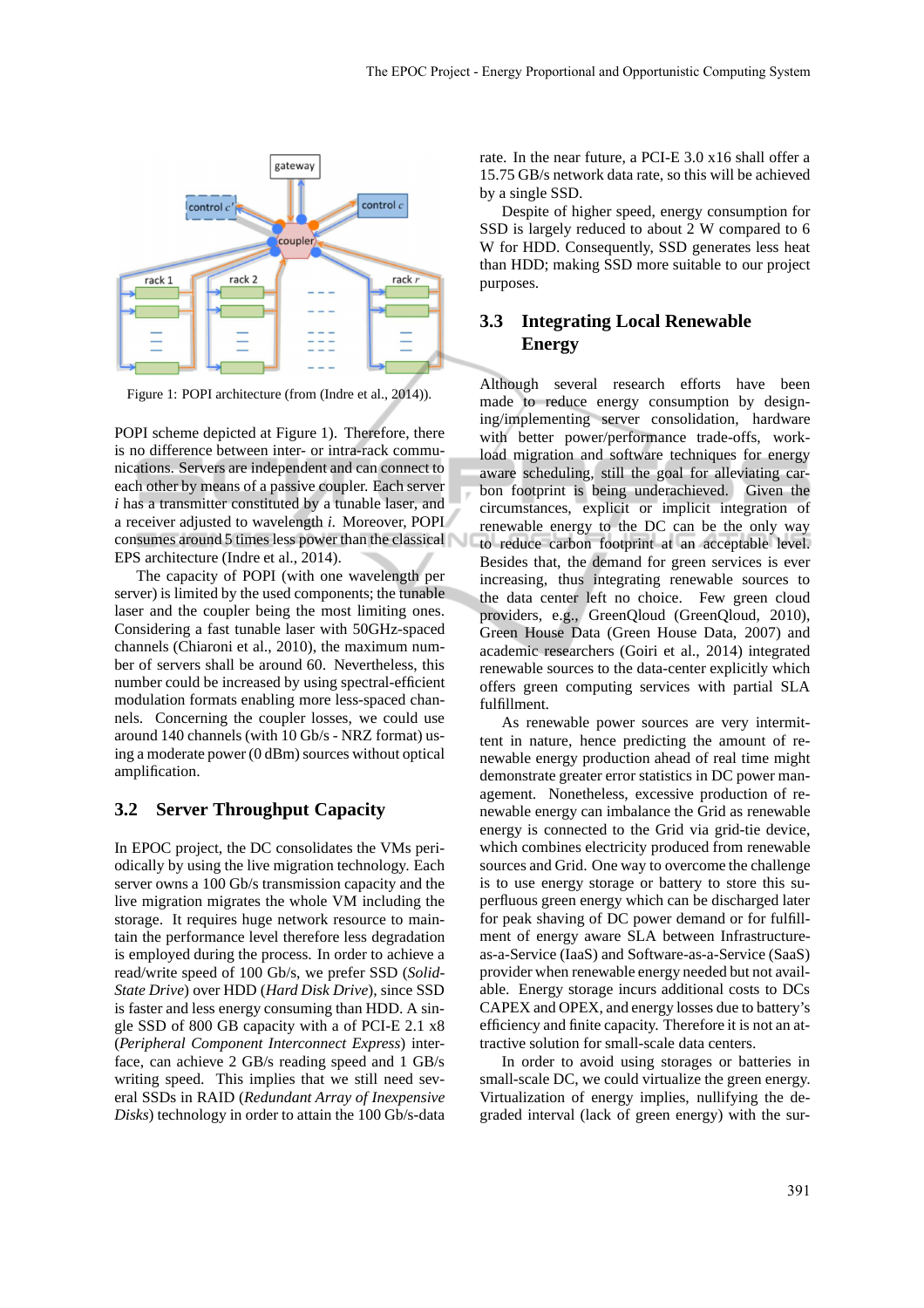ECHN

plus interval (excessive green energy than demand), whenever the availability of green energy is over the demand. So, whenever the excessive green/renewable energy is present, we use the whole portion of the available green energy and draw the other portion from the grid. Thus, the abundant green energy is fully utilized and these intervals can neutralize the non-existent green energy intervals, if there is any. From clients or SaaS providers perspective, they realize both the interval as ideal interval (when supply meet the demand), though the green energy was not present instantaneously rather present virtually. In this way, energy storage is not needed and neither of the portion of renewable energy is wasted. Furthermore, total expenditure of energy purchasing can be reduced since no energy goes to waste and additional cost for using storage is not needed. Even energy aware SLA between IaaS and SaaS providers can be fulfilled.

## **4 EpoCloud MANAGER**

Architectural principles for small data centers were defined in the previous sections. They rely on innovative infrastructure where a limited number of servers (without SAN) are connected by a high speed optical network and supplied by local sources of renewable energy, composed of a limited number of server (without SAN) connected by a high speed network. To take advantage of this architecture, the EPOC project develops an innovative task management system: the EpoCloud Manager including a smart task scheduler (Section 4.1), and an energy-aware SLA oriented management system (Section 4.2).

## **4.1 Opportunistic Energy-aware Resource Allocation**

In the EPOC project, we propose to design a disruptive approach to Cloud's resource management which takes advantage of renewable energy availability to perform opportunistic tasks. Let's recall that, the considered EpoCloud is mono-site (i.e. all resources are in the same physical location) and performs tasks (like web hosting or MapReduce tasks) running in virtual machines. The EpoCloud receives a fixed amount of power from the regular electrical grid. This power allows it to run usual tasks. In addition, the EpoCloud is also connected to renewable energy sources (such as windmills or solar cells) and when these sources produce electricity, the EpoCloud uses it to run more, less urgent, tasks.

The proposed resource management system integrates a prediction model to be able to forecast these extra-power periods of time in order to schedule more work during these periods. Given a reliable prediction model, it is possible to design a scheduling heuristic that aims at optimizing resource utilization and energy usage, problem known to be NP-hard. So, the proposed heuristics will schedule tasks spatially (on the appropriate servers) and temporally (over time, with tasks that can be planed in the future).

In order to achieve this energy-aware resource allocation, we distinguish two kinds of jobs to be scheduled on the data center: the web jobs which represent jobs requiring to run continuously (like web server) and the batch jobs which represent jobs that can be delayed and interrupted, but with a deadline constraint. The second type of jobs are the natural candidates of the opportunistic scheduling algorithm. Additionally for reducing further energy consumption in the EpoCloud, we are taking advantage of consolidation algorithms and on/off mechanisms to optimize the number of powered-on resources. These consolidation algorithms also relies on VM suspend/resume mechanisms for the batch jobs and live migration mechanisms of VMs for the web jobs. However, such mechanisms have a cost in terms of both time and energy, and so, the algorithms take these costs into account to optimize the overall energy utilization.

#### **4.2 Enforcing Green SLA**

While the proliferation of Cloud services have greatly impacted our society, how green are these services is yet to be answered. Usually, the traditional Cloud services are offered to clients having a Service Level Agreement (SLA), which includes availability and response time. Since, the demands for green products, services as well as social awareness for being green is ever increasing, its high time for service providers to consider offering green services using green energy. Therefore we propose a new paradigm of Service level objective (SLO) for SaaS provider, where service can be provided using proportional green energy with above mentioned classical objectives (i.e., Availability, Response time) in Figure 2.

To date, the problem for offering green services based on green energy has been undermined since green energy sources are very intermittent in nature and constantly providing the same amount of green energy is ungovernable. Therefore, reducing the energy consumption in application level left no choice if certain percentage of green energy requirement has to be respected while green energy is unavailable or scarce. In the green SLA contract, providers can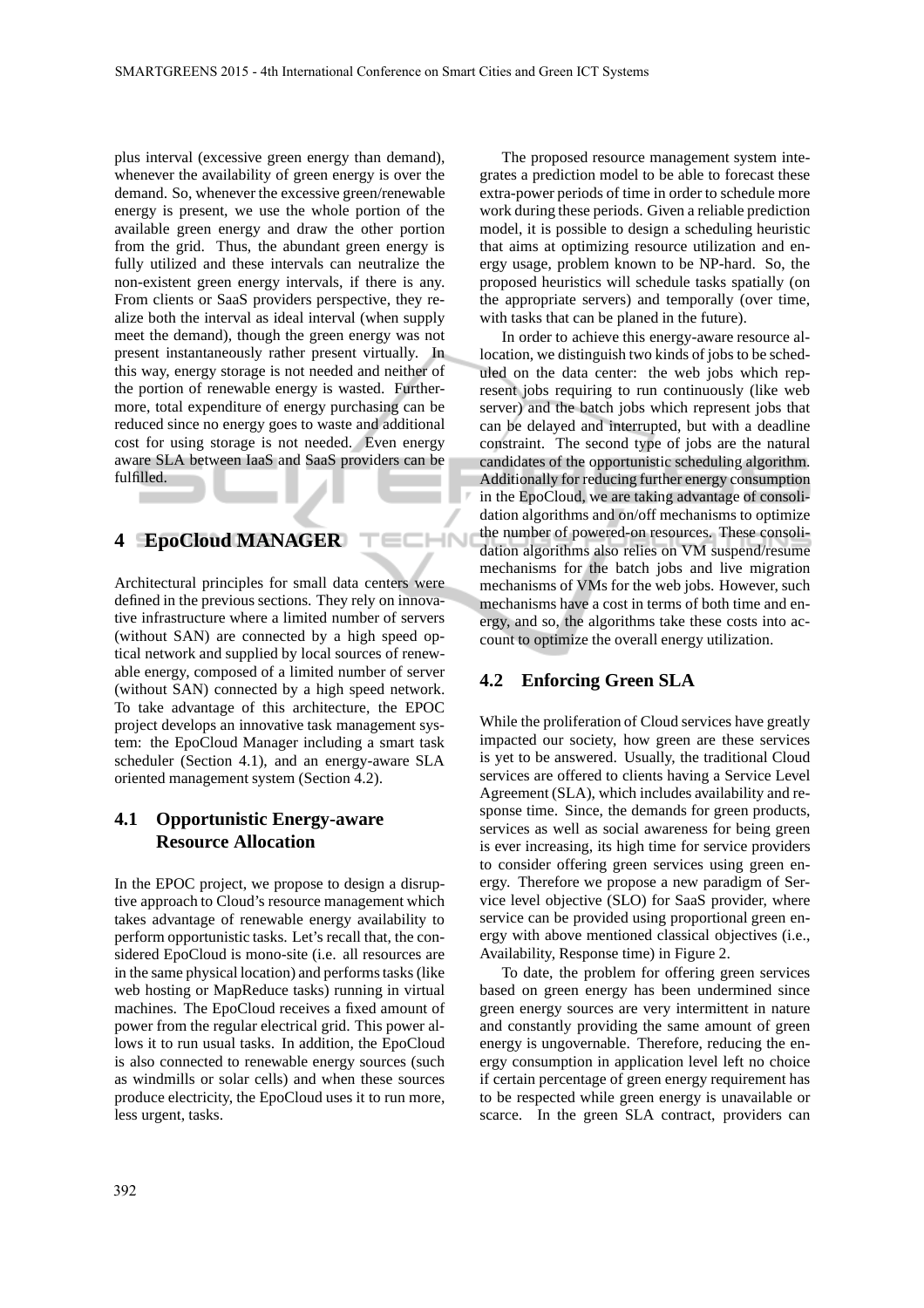

Figure 2: Example of green SLA.

introduce some Green energy percentage flexibility or performance of applications adaptability for providing respected Quality of Service (QoS). Applications performance/functionality/feature adaptability with fewer resources might cause degradation of service for certain period, but it can reduce significant amount of energy consumption since performance is related to CPU and RAM usage. Therefore, selecting algorithms depending on time, space complexity and choosing most energy compliant components in the software is necessary.

### **5 CONCLUSION**

In this paper, we have presented the EpoCloud principles, architecture and middleware components. EpoCloud is our prototype, which will tackle three major challenges: 1) To optimize the energy consumption of distributed infrastructures and service compositions in the presence of ever more dynamic service applications and ever more stringent availability requirements for services; 2) To design a clever cloud's resource management, which takes advantage of renewable energy availability to perform opportunistic tasks, then exploring the trade-off between energy saving and performance aspects in large-scale distributed system; 3) To investigate energy-aware optical ultra high-speed interconnection networks to exchange large volumes of data (VM memory and storage) over very short periods of time.

In order to achieve these ambitious goals, we propose: 1) To determine energy-aware SLA management policies considering energy as a first class resource and relying on the concept of virtual green energy to better utilize renewable energy; 2) To evaluate energy-aware task scheduling algorithms based on the distinction of two kinds of tasks (web tasks and batch tasks) and leveraging renewable energy avail-

ability to perform opportunistic tasks without hampering performance; 3) To assess the ability of a specific OPS-based interconnection architecture to support the exchange of large data volumes (about 7.5 TB for the migration of all VMs hosted by a single server while allowing background traffic exchange between servers).

### **REFERENCES**

- Chiaroni, D. (2008). Optical packet add/drop multiplexers for packet ring networks. In *Optical Communication, 2008. ECOC 2008. European Conference on*, pages 1–4.
- Chiaroni, D., Neilson, D., Simonneau, C., and Antona, J. C. (2010). Novel Optical Packet Switching Nodes for Metro and Backbone Networks. In *Optical Network Design and Modeling (ONDM), International Conference on*.
- Feng, X., Peterson, W., Yang, F., Wickramasekara, G., and Finney, J. (2009). Smarter grids are more efficient. ABB review.
- Goiri, I., Katsak, W., Le, K., Nguyen, T., and Bianchini, R. (2014). Designing and managing data centers powered by renewable energy. *Micro, IEEE*, 34(3):8–16.
- Green House Data (2007). Green house data. http:// www.greenhousedata.com/green-data-centers.
- GreenQloud (2010). Greenqloud. https:// www.greenqloud.com.
- Gumaste, A. and Bheri, B. (2013). On the architectural considerations of the FISSION (Flexible Interconnection of Scalable Systems Integrated using Optical Networks) framework for data-centers. In *Optical Network Design and Modeling (ONDM), International Conference on*, pages 23–28.
- Inc, M. I. (2002). Power, heat, and sledgehammer. Technical report, University of Zurich, Department of Informatics.
- Indre, R.-M., Pesic, J., and Roberts, J. (2014). POPI: A Passive Optical Pod Interconnect for high performance data centers. In *Optical Network Design and Modeling, 2014 International Conference on*, pages 84–89.
- Kachris, C. and Tomkos, I. (2012). A survey on optical interconnects for data centers. *Communications Surveys Tutorials, IEEE*, 14(4):1021–1036.
- Kachris, C. and Tomkos, I. (2013). Power consumption evaluation of all-optical data center networks. *Cluster Computing*, 16(3):611–623.
- Sanjee, I. and Widjaja, I. (2004). A new optical network architecture that exploits joint time and wavelength interleaving. In *Optical Fiber Communication Conference, 2004. OFC 2004*, volume 1, pages 446–448.
- Singla, A., Singh, A., Ramachandran, K., Xu, L., and Zhang, Y. (2010). Proteus: A Topology Malleable Data Center Network. In *ACM SIGCOMM Workshop on Hot Topics in Networks (Hotnets)*, pages 8:1–8:6.